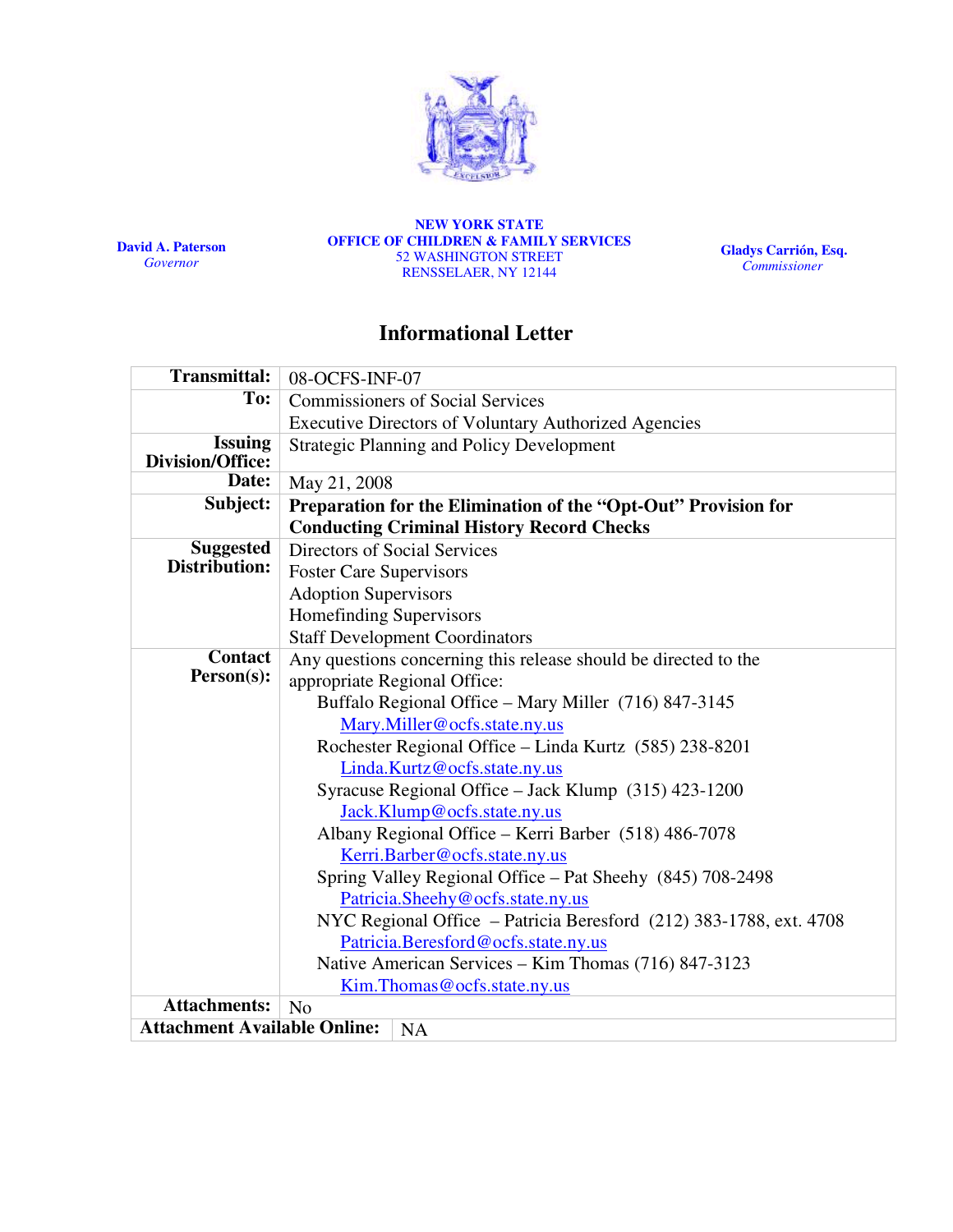| <b>Previous</b><br><b>ADMs/INFs</b> | <b>Releases</b><br>Cancelled | Dept. Regs.                    | Soc. Serv. Law &<br>Other Legal Ref.                                                         | <b>Manual</b><br>Ref. | Misc. Ref. |
|-------------------------------------|------------------------------|--------------------------------|----------------------------------------------------------------------------------------------|-----------------------|------------|
| $07-OCFS-$<br>$ADM-01$              |                              | 18 NYCRR<br>Parts<br>421 & 443 | SSL $378-a(2)$<br>Adam Walsh<br><b>Child Protection</b><br>Act of 2006 (P. L.<br>$109 - 248$ |                       |            |

#### Filing References, if applicable

#### I. Purpose

The purpose of this Informational Letter (INF) is to remind social services districts and voluntary authorized agencies of anticipated changes in New York State statute regarding criminal history record check requirements. Such changes will reflect federal statutory mandates that must be enacted by October 1, 2008. These anticipated changes will cause New York State's standard to require that applicants to become foster and adoptive parents who were convicted of certain categories of felonies, or persons who have already been certified or approved to be foster or adoptive parents who are subsequently (after October 1, 2008) convicted of certain categories of felonies, must be disqualified from becoming foster or adoptive parents, or must have their certification or approval revoked. The changes in New York State law have not taken effect as of yet. However, legislation authorizing this change has been introduced in the state legislature, is expected to be enacted, and has an October 1, 2008 effective date. Because the disqualification/revocation will be mandatory, this INF offers some recommendations and suggestions on how to avoid situations that may prevent the continued placement of a child in an otherwise suitable home, and to prevent the unnecessary disruption of an otherwise appropriate placement. This guidance is the same as provided in 07-OCFS-ADM-01, issued February 7, 2007 (see pages 29-31).

### II. Background

The federal Adam Walsh Child Protection Act of 2006 (P. L. 109-248) (Walsh Protection Act) amended various Title IV-E State Plan requirements that New York State must comply with to continue to receive federal reimbursement for foster care and adoption assistance. Section 152 of the Walsh Protection Act eliminated the ability of states to "opt out" of the Title IV-E criminal history record check requirements for prospective foster and adoptive parents. The federal amendment requires that states comply with the new federal requirements no later than October 1, 2008.

In 1999, New York State enacted the federal criminal history record check requirements of the federal Adoption and Safe Families Act (ASFA) by enacting section 378-a(2) of the Social Services Law (SSL). The federal standards set forth in 42 U.S.C. 671(a)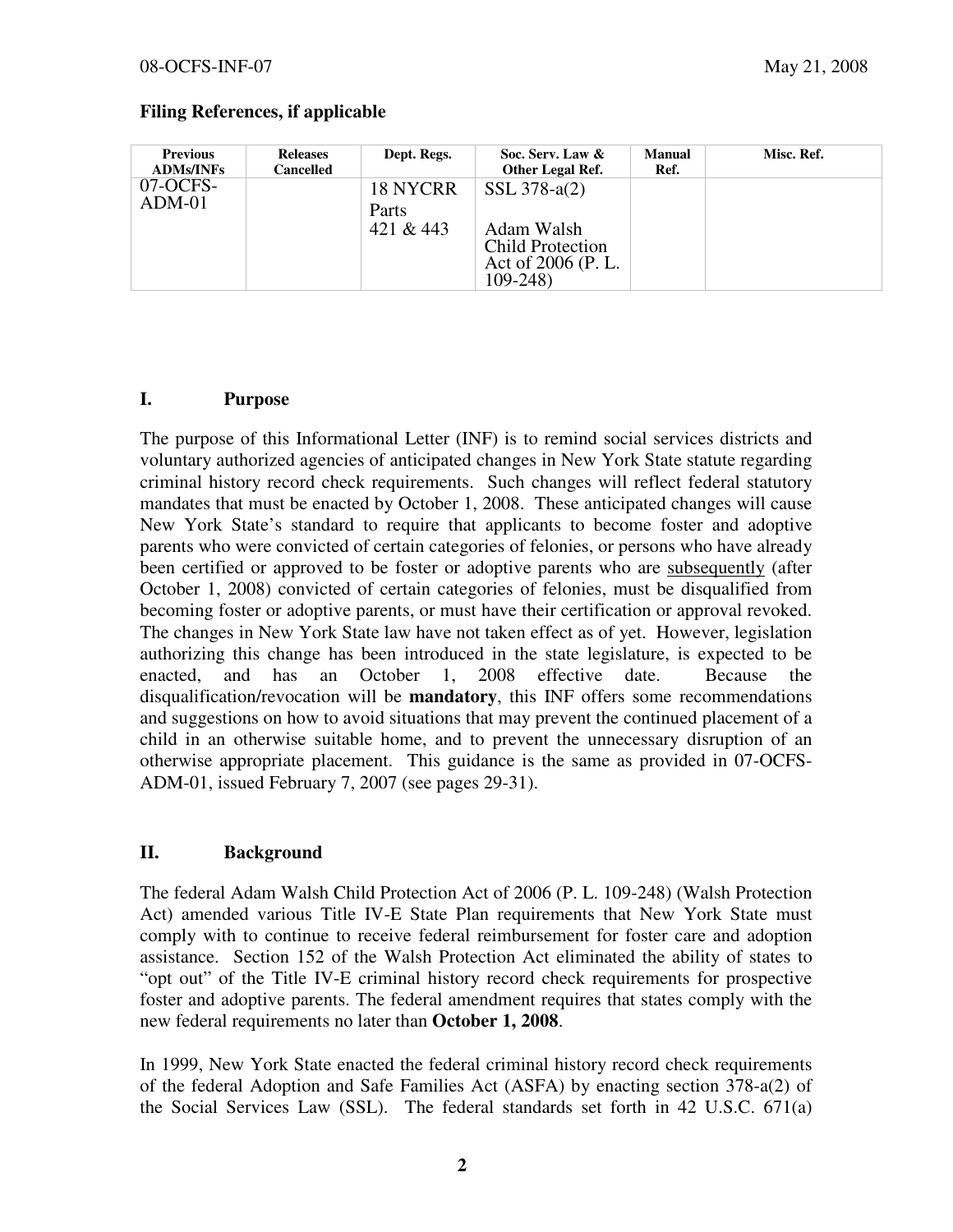provide that an applicant for certification or approval as a foster or adoptive parent must be denied if such person was convicted of a felony that falls within one of the following categories of crimes: (i) child abuse or neglect; (ii) spousal abuse; (iii) crime against a child; (iv) crime involving violence, including rape, sexual assault or homicide; or (v) drug or assault conviction within five years of the application. In 1999, New York State's criminal history record check statute (section 378-a(2) of the SSL) provided for the mandatory disqualification of an applicant to be a foster or adoptive parent if he or she was convicted of one of the preceding categories of felony crimes.

In 2000, New York State "opted out" of the federal criminal history record check requirements. In "opting out," New York State amended section 378-a(2) of the SSL to eliminate mandatory disqualifying crimes and replaced that standard with the category of presumptive disqualifying crimes. This standard, which exists today, provides that if a person is convicted of a felony that falls under one of the categories noted above, the person's application for certification or approval as a foster or adoptive parent must be denied unless the person is able to rebut the presumption. A person may rebut the presumption only if he or she is able to demonstrate to the authorized agency to which he or she applied that: (i) such denial will create an unreasonable risk of harm to the physical or mental health of the child; and (ii) approval of the application will not place the child's safety in jeopardy and will be in the best interests of the child.

## III. Program Implications

Effective October 1, 2008, in order for New York State to have a compliant Title IV-E State Plan, New York State will have to have in place the federal criminal history record check standards set forth in 42 U.S.C. 671(a)(20), including standards that provide for mandatory disqualification for certain felony convictions. This means New York State will no longer be able to have a presumptive disqualification standard that may be rebutted by the applicant under certain situations. New York State must revert to the standards that were originally in place in 1999 with the enactment of ASFA. An amendment to current state law (section 378-a(2) of the SSL) will have to be made. Based on the information provided by the federal government to date, the changes to federal law will only apply to new applicants, and will not be applied retroactively to persons already certified or approved. In addition, the mandatory disqualification requirements will not apply to other persons (non-applicants) over the age of 18 who reside in the home of the applicant.

As noted above, the impact of implementation of the Walsh Protection Act by October 1, 2008, will be that both social services districts and voluntary authorized agencies will have to deny an applicant for certification or approval as a foster or adoptive parent if the person was convicted of a mandatory disqualifying crime. There will no longer be an option to approve or certify that person, even if the person could have otherwise rebutted the presumption against denial, regardless of whether the placement would be supported with Title IV-E funds.

This change in federal requirements will mean for example, if a foster parent is certified or approved before the amendments to state law implementing the federal standard takes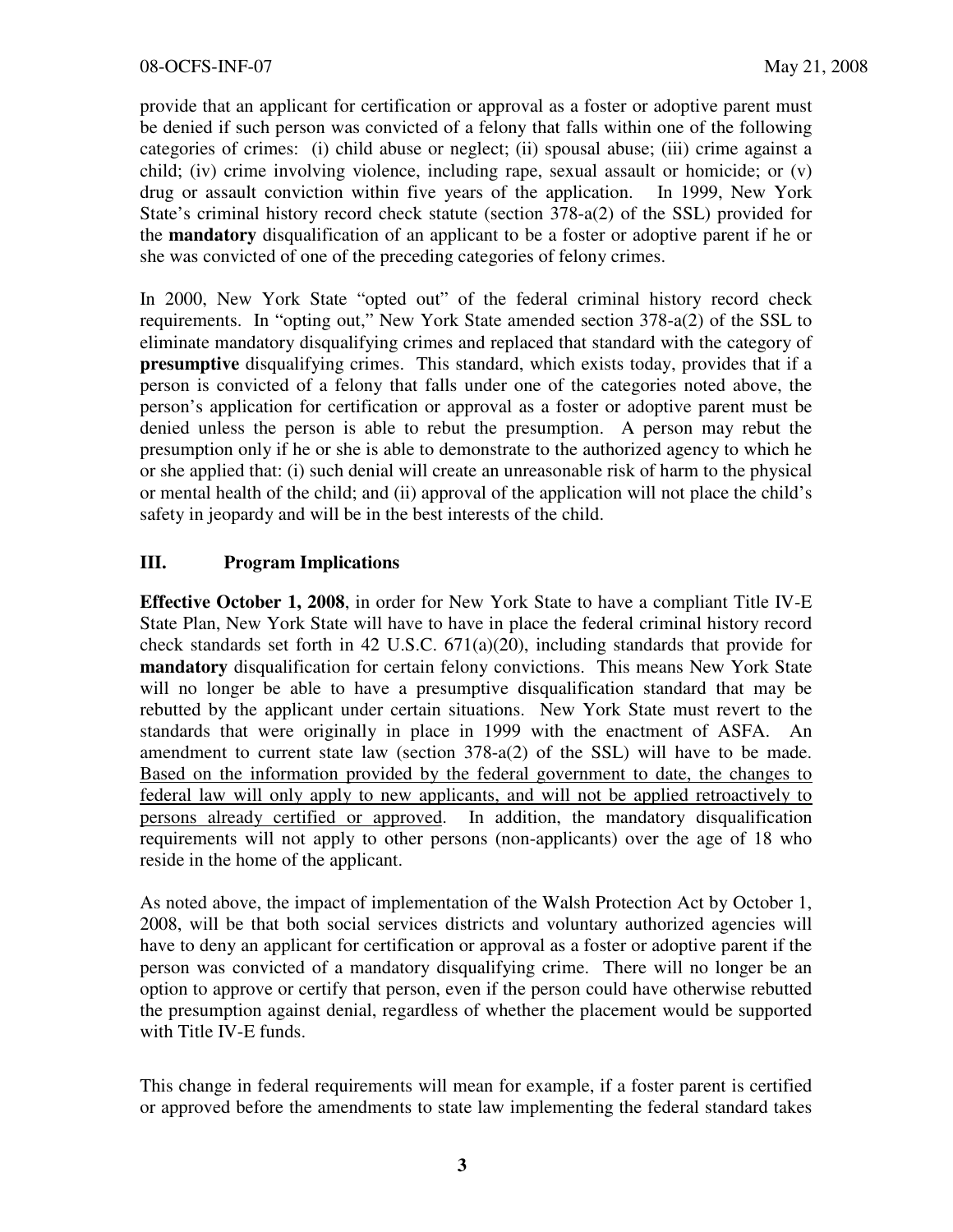effect (i.e., prior to October 1, 2008) and the person has a presumptive disqualifying conviction, the person would be evaluated and could be approved under the existing standard. However, if that person applied to be an adoptive parent after the effective date of New York State's implementation of the new federal standards, the person's application for approval as an adoptive parent would have to be denied and the denial would not be subject to an ability of the applicant to correct or rebut the denial. In 1999, when New York State enacted the federal ASFA provision, there were cases where a child had been in a foster home for a significant period of time, but when the foster parent applied for approval as an adoptive parent, the application had to be denied because the applicant had a mandatory disqualifying conviction, and the foster child had to be removed from the home.

This prospective change in state law to reflect federal requirements will also apply when a person seeks to function as a foster parent where the person has been a direct caregiver of the child or where the agency has been directed pursuant to section 1017 of the Family Court Act to identify relatives who are willing and able to function as foster parents of a child involved in an abuse or neglect proceeding. In addition, the new standards will apply to care provided to a child by a non-relative who thereafter seeks to function as the foster parent or adoptive parent of the child.

Given the potential impact this new federal requirement may have for prospective foster and adoptive parents beginning October 1, 2008, the Office of Children and Family Services (OCFS) offers some recommendations and suggestions on how to avoid situations that may prevent the continued placement of a child in an otherwise suitable home, and to prevent the unnecessary disruption of an otherwise appropriate placement. Before addressing them, OCFS wants to make it clear that in making decisions whether a home should be certified or approved and whether a child should be placed in a particular home, the safety of the child is the paramount concern.

- OCFS recommends that authorized agencies ascertain if they have any foster homes where the foster parent has a conviction for what is now a presumptive disqualifying crime based on the criminal history summary letter received from OCFS. Authorized agencies should ascertain if the permanency goal for the child is adoption by the current foster parent, or even if there is the potential that the foster parent will adopt the child. If that is a possibility, consider completing the adoption approval process before the new federal standards take effect on October 1, 2008. However, if a choice is made not to approve the current foster parent as an adoptive parent, and if the foster parent applies to be an adoptive parent after the effective date of New York State's implementation of the new federal standards, the authorized agency will be required to deny the person's application.
- Another option available to authorized agencies prior to the implementation of the revised criminal history record check standards is to concurrently certify or approve a person as a foster and adoptive parent, as authorized in OCFS regulation 18 NYCRR 443.9. If this is done before the effective date of the